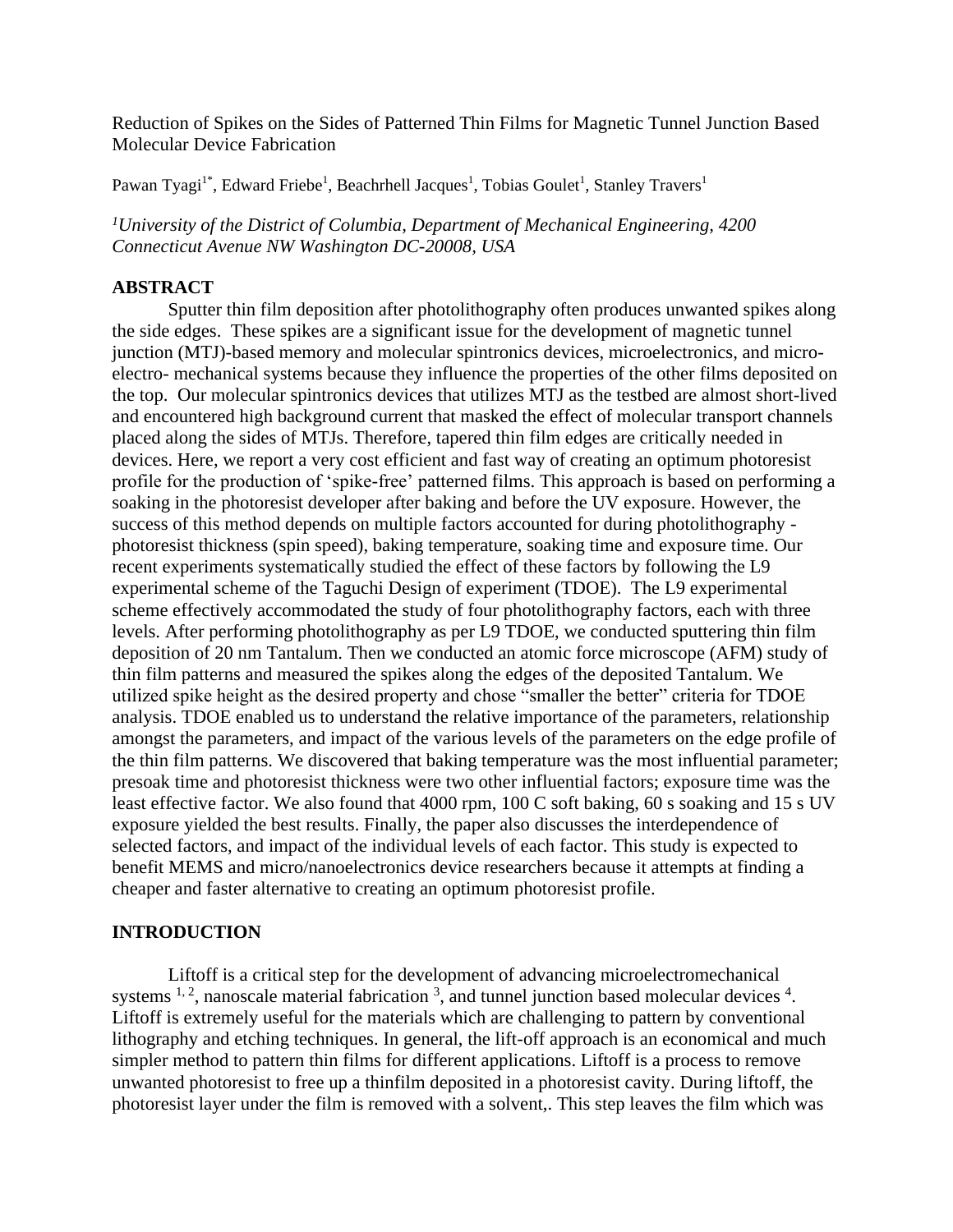deposited directly on the substrate into the phoresist cavity. So far liftoff has been performed in three ways: the single-layer method  $5$ , the multi-layer method  $6$  and the surface-modified method  $7, 8$  $7, 8$ . The single-layer method, involve a negative tone photoresist. This single layer based liftoff is the simplest and involves only one lithography step. However, this approach has several demerits: (i) high cost of utilizing negative photoresist is costly, (ii) the delicate process conditions of the negative photoresist, and (iii) the difficulty in the removal of the negative photoresist resulting in a rough sidewall profile of the metal. The multi-layer method make microfabrication costly and relatively complex to perform. This multi-layer approach requires the deposition of a separate undercut producing chemical under the main photoresist. The chemical under photoresist dissolves in developer faster than the exposed photoresist. Hence, an undercut profile get generated. Several forms of multilayer based approaches has been published to give smooth lift off  $9, 10$  $9, 10$ . In the case of the surface-modified method, the top surface of the photoresist is chemically modified by soaking it in chlorobenzene, toluene or tetramethyl ammonium hydroxide (TMAH) solution to develop it at a slower rate than the underlying resist. These conditions are known to be somewhat tricky, and there are potential health hazards when using these solvents <sup>[10](#page-8-9)</sup>. Recently, a simpler approach was published where a glass diffuser was utilized to develop undercut profile in the photoresist  $10$ . However, it is necessary to utilize a glass diffuser as an additional component. In this paper, we discuss a simple and effective approach to perform smooth lift off to produce patterned thin films without creating spikes/notches along the side edges of metal films.

Our approach reported in this paper only requires an additional soaking step of soft baked photoresist in the developer solution for  $\sim$ 1 min. It is well know that basic photolithography steps are the following: (i) spin coating of positive tone photoresist on a flat substrate, (ii) soft-baking of the photoresist, (iii) UV exposure of the photoresist through mask, and finally (iv) developing in a developer chemical. Our approach is based on conducting an additional pre exposure soaking step in the developer solution. Hence we call this step pre-soak step now onwards. This step will harden the top surface of the photoresist. As a result during the final developing step, after the exposure, pre-soak affected top surface of the photoresist will dissolve slower than the photoresist away from the top surface. This differential developing rate of the pre-soak affected area and photoresist away from the surface creates an undercut profile. During directional thin film deposition in the photoresist cavity with an undercut profile material will not touch the photoresist sidewall to produce notch or spike on the edges of patterned thin films. However, finding an optimum set of parameters for developing undercut profile required the process optimization. We have applied Taguchi design of experiment (TDOE) to find the most promising experimental conditions and also to gain the deeper insight about the impact of process parameters. Here we also demonstrate the utility of adopting the pre-soak based photolithography for realizing tunnel junctions with a  $\sim$  2 nm tunnel barriers.

#### **EXPERIMENTAL DETAILS**

For this study we utilized an oxidized silicon wafer and performed photolithography with an aim of creating undercut profile. We utilized Shipley 1813 positive tone photoresist and MF319 developer solution for this study. Exposure step was performed with Karl Suss MJB3 mask aligner. To produce undercut profile we varied key photolithography parameters such as spin coating speed, baking temperature, pre-soaking duration in the developer, and exposure time. Each photolithography step possessed three levels each as indicated in the Table 1.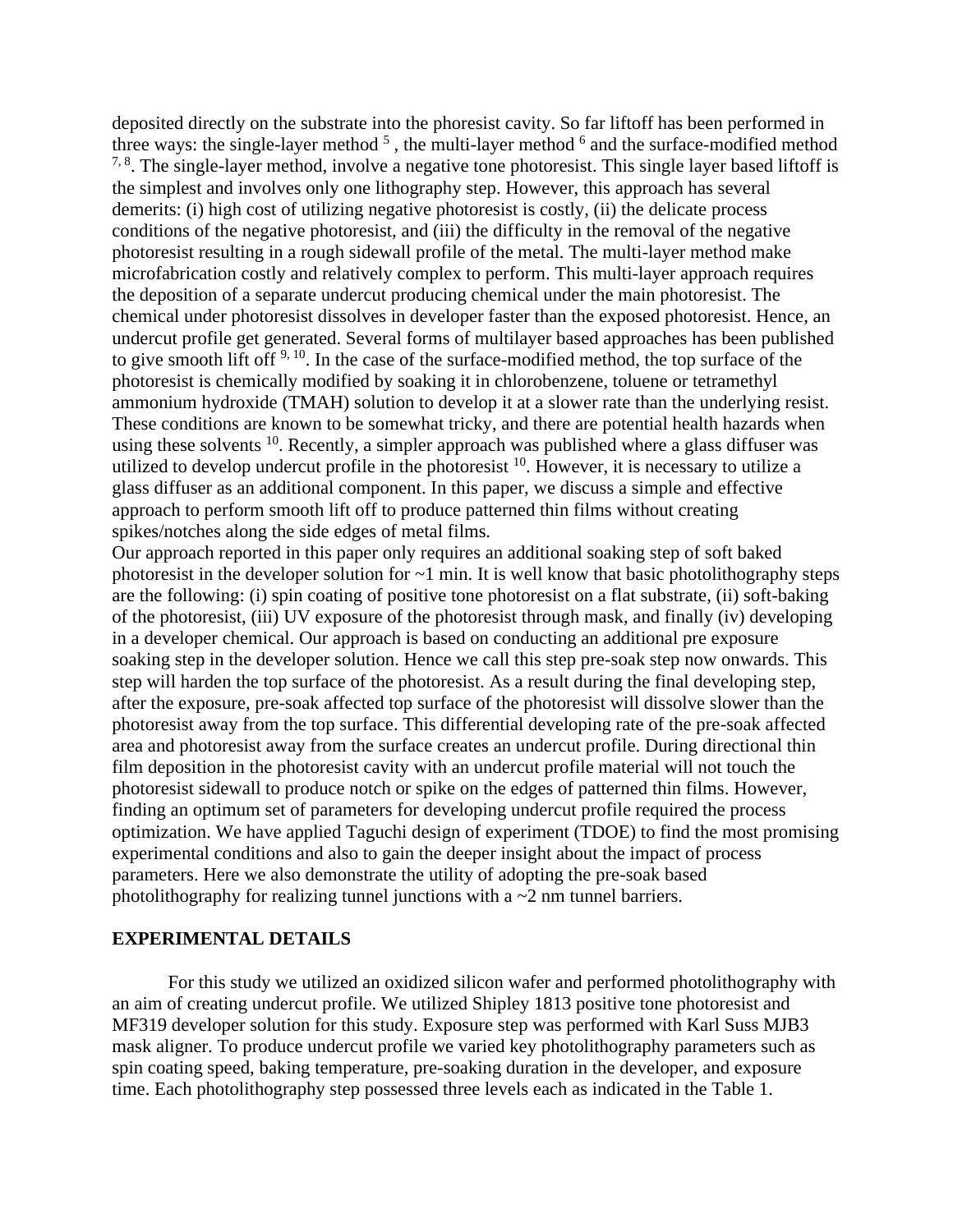| Parameter                       | Level 1 | Level 2 | Level <sub>3</sub> |
|---------------------------------|---------|---------|--------------------|
| Spin Coating Speed (rpm)        | 2000    | 3000    | 4000               |
| Soft Baking Temperature $(^0C)$ | 80      | 90      | 100                |
| Developer Soaking Time (sec)    | 40      | 60      | 80                 |
| UV Exposure Time (sec)          | 15      | 20      | 25                 |

**Table1**. Levels assigned to the parameters of interest for the Taguchi Design of Experiment



**Figure 1** AFM images notches before and after the optimization of photolithography process. (a) 3D image and (b) cross section view of patterned thin film with notches along the side edges. Side edges are result of improper photolithography conditions (c) 3D and (cross sectional view of patterned thin film with no sharp notches along the side edges. Notch free edges are result of optimized photolithography parameters.

After each photolithography experiment ~20 nm thick tantalum film was deposited in the photoresist cavity. For the thin film deposition AJA International Orion 5 sputtering system was utilized. Thin film was performed with a RF powered gun at 2 mtorr argon pressure and 100 W gun power. After thin film deposition liftoff was conducted in Shipley resist remover and atomic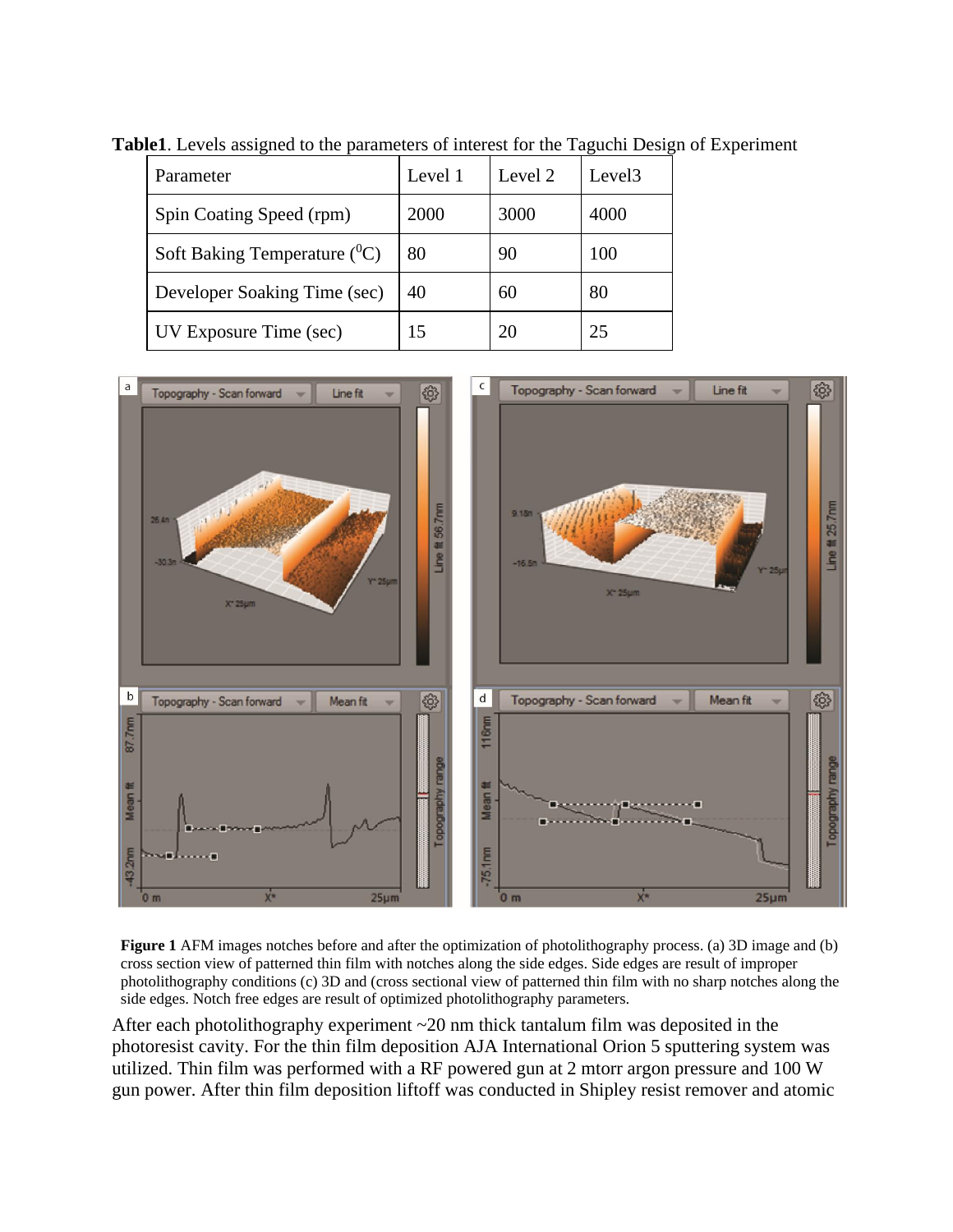force microscopy (AFM) was performed to measure the step-edge profile. For this study Naio-AFM was utilized. For every experiment average notch thickness on the patterned film edge was recorded. Based on notch height data we conducted TDOE data analysis by utilizing smaller the better criteria. The results of analysis are discussed in the following section.

# **RESULTS AND DISCUSSIONS**

We conducted TDOE data analysis by utilizing smaller the better criteria because our intention is to minimize the height of notches along the patterned thin film edges. TDOE provided an optimum comobinations of levels for the parameters listed in Table 1. Photolithography performed with the optimized parameters enabled the realization of patterned thin film with virtually no side notches. Figure 3 shows the AFM images of the patterned thin film photolithography process without and without a pre-soaking step in developer solution. Thin film deposited in the photoresist cavity prepared without a pre-soaking step always produced notches along the side edges (Fig. 1 a and b). The side notches can be as tall as few hundred nm. When  $a \sim 2$  nm tunnel barrier is deposited on the top of bottom electrode then tall notches pierce through tunnel barrier and touch the top metal electrode to create short circuit. After including a pre-soaking step in the developer solution right before exposure we achieved notch free bottom electrodes. The AFM images showed the ~20 nm thick Ta film deposited in the photoresist cavity, prepared with the photolithography process with a pre-soaking step, yielded notch free patterned films. The tunnel junctions prepared on the bottom electrode without notches produce high quality tunneling behavior. However, to find the best combination of levels for different photolithography parameter we utilized Taguchi design of experiment (TDOE). This approach is very effective in reducing the number of experiments required to gain insight. For the present case where four variables are to be optimized L9 TDOE was found to be most suitable [Ref]. We utilized Qualitek-4 software to design the optimization study. According to TDOE scheme nine experiments with the following levels were obtained for process optimization (Table-2).

| Experiment<br>Number | Spin Speed<br>(rpm) | <b>Baking</b><br>Temperature $(^{0}C)$ | Soaking<br>Time<br>(sec) | <b>UV</b><br>Exposure<br>Time (sec) | Taguchi<br>analysis data | S/N ratio<br>Based on AFM data |
|----------------------|---------------------|----------------------------------------|--------------------------|-------------------------------------|--------------------------|--------------------------------|
| 1                    | 2000                | 80                                     | 40                       | 15                                  | $y_1$                    | -38.136                        |
| $\overline{2}$       | 2000                | 90                                     | 60                       | 20                                  | $y_2$                    | $-38.517$                      |
| 3                    | 2000                | 100                                    | 80                       | 25                                  | У <sub>3</sub>           | -38.289                        |
| $\overline{4}$       | 3000                | 80                                     | 60                       | 25                                  | У4                       | $-19.905$                      |
| 5                    | 3000                | 90                                     | 80                       | 15                                  | y <sub>5</sub>           | -37.912                        |
| 6                    | 3000                | 100                                    | 40                       | 20                                  | У6                       | -22.304                        |
| 7                    | 4000                | 80                                     | 80                       | 20                                  | $y_7$                    | -33.086                        |
| 8                    | 4000                | 90                                     | 40                       | 25                                  | $y_8$                    | $-36.51$                       |

**Table 2**. *L9 experiments for the bottom layer optimization*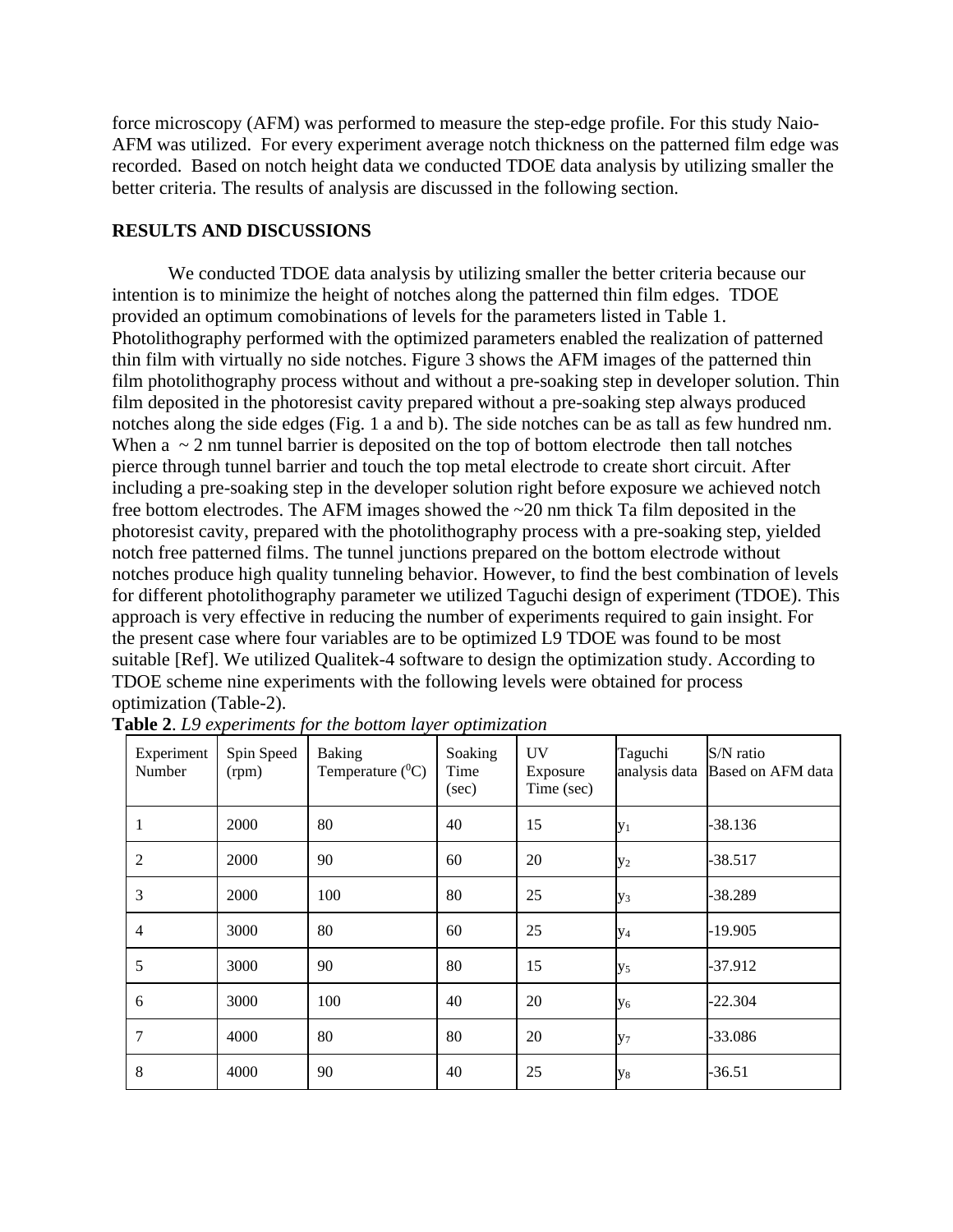| 4000 | 100 | 60 | $\sim$<br>$\overline{1}$ | <b>IV</b> | 10.50<br>$-$<br>10.07 |
|------|-----|----|--------------------------|-----------|-----------------------|
|      |     |    |                          |           |                       |

Using the experimental data for each run (Table 2) the data analysis was performed. Initially, we computed the effect of different levels of four parameters (Fig. 3). We calculated the level total and their averages. To acomplish this objetive, results of all trials involving the particular level of a parameters are added, and then dividing by the number of data points added. For instance, for the three levels of spin speed paramer the following equations were adopted  $11$ .

| $AI = Spin$ speed (2000) = $y_1+y_2+y_3$ | (1) |
|------------------------------------------|-----|
| $A2 = Spin$ speed (3000) = $y_4+y_5+y_6$ | (2) |
| $A3 = Spin speed(4000) = y_7+y_8+y_9$    | (3) |

Subsequently, the averages  $\bar{A}(1)$ ,  $\bar{A}(2)$ , and  $\bar{A}(3)$  were calculated by dividing A(1), A(2),

and  $A(3)$  by three, since each level of time parameter appeared in the three trials (Table 2). The values of  $\bar{A}(1), \bar{A}(2),$  and  $\bar{A}(3)$  were -37.28, -32.64, and -28.54, respectively. To evaluate the impact of each level a referece data was obtained by averaging  $\bar{A}(1)$ ,  $\bar{A}(2)$ , and  $\bar{A}(3)$ . Likewise average values of each level of all the parameters were calculated. The average values of each level of all the parameters were plotted to provide the insight about their relative impact (Fig. 2). After the TDOE analysis we plotted data for each factor (Fig. 2). The 4000 rpm spin speed turned out to be the most influenitial (Fig. 2a). On the otherhand spin speed 2000 was least effective in



Fig. 2 Effect of different levels of factor (a) spin speed, (b) baking temperature, (c) pre-soak time in developer, and (d) UV exposure time.

providing notch/spike free thin film edges. The photoresist baking temperature parameter showed interesting non linear pattern. TDOE analysis suggested that  $100<sup>o</sup>C$  baking temperature was the most impactful in ealizing notch/spike free edges (Fig. 2b). On the otherhand  $90^{\circ}$ C was least effective as compared to other two levels (Fig. 2b). The pre-soak time factor also showed non linear dependence on the three levels (Fig. 2c). Soaking of soft baked photoresist in developer solution for 60 sec yielded the highest impact. Other two soak periods produced comparable effect and low impact intensity. The UV-exposure time produced relatively low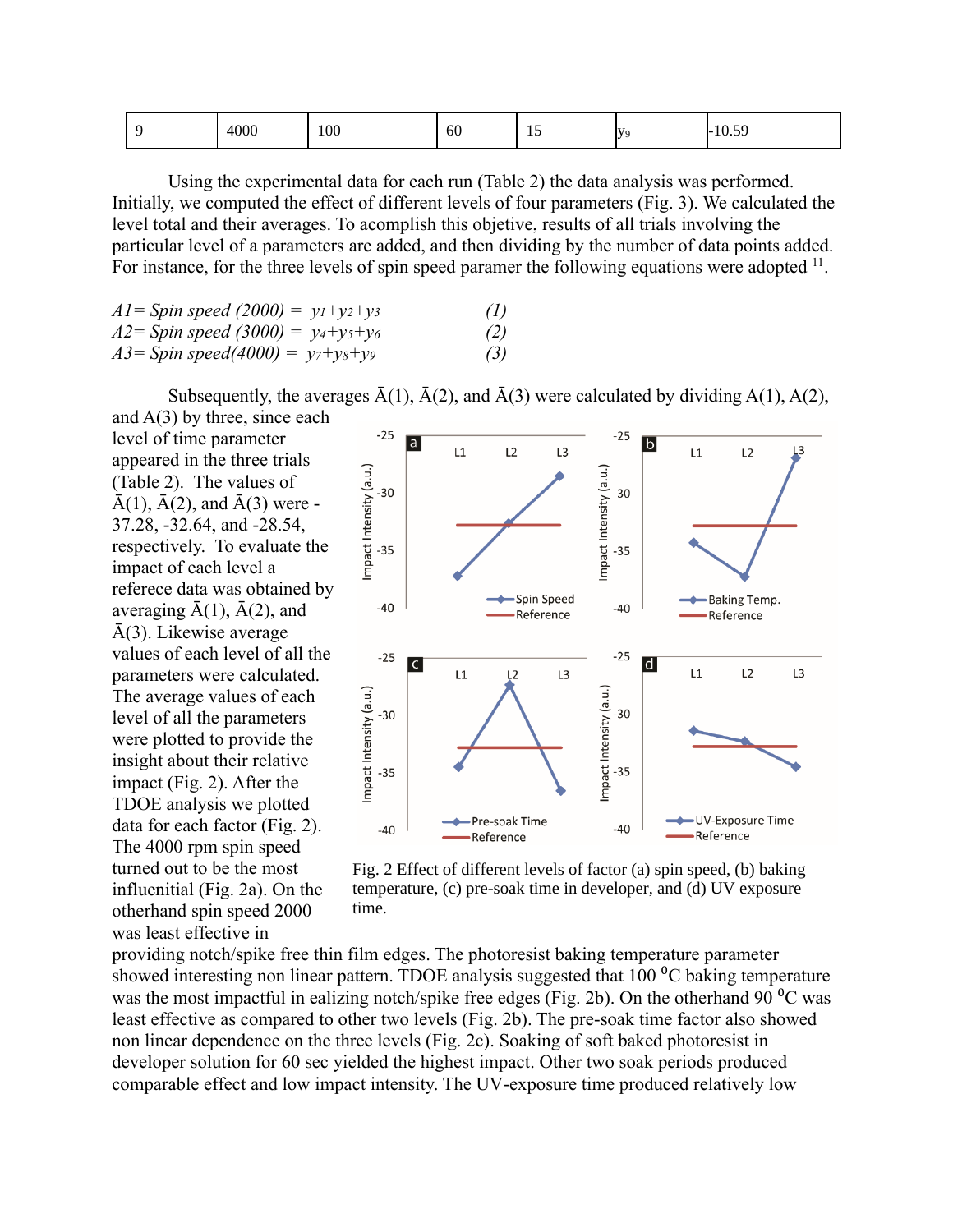impact intensity for all the three levels. However, 15 second exposure time produced the heighest impact intensity as compared to the other two levels (Fig. 2d).

It is noteworthy that Taguchi analysis is also capable of dertermining the degree of interaction among factors <sup>[12](#page-8-11)</sup>. We made six pairs  $({}^{4}C_{2})$  by selecting two factors at a time using permutation-combination rule. Taguchi analysis rank the degree of interaction in terms of % interaction severity index  $12$ . The pre-soak-time and UV-exposure time appeared had the strongest interaction and exhibited 65.47 SI (Table 3). High SI suggests that any variation in any one of the factor will strongly impact other factor. The spin speed and baking temperature exhibited the second highest SI with a magnitude of 25.97 (Table 3). It is noteworthy that there is 40 SI between the top two interactions. The interaction between baking temperature and exposure time factors was the waekest with a SI of 4.18 only (Table 3). It means varying anyone of the baking temperature and UV exposure will not impact each other strongly. It is noteworthy that these interpretations are valid for the range of different levels utilized in this study.

**Table 3:** *Degree of interaction between two factors is determined by the percent severity index (SI).*

| <b>Interacting variables</b>        | $SI(\%)$ |
|-------------------------------------|----------|
| Pre-soak time x UV exposure         | 65.47    |
| time                                |          |
| Spin speed x Baking Temp.           | 25.97    |
| Spin speed x UV exposure time       | 17.38    |
| <b>Baking Temp. x Pre-soak time</b> | 16.73    |
| <b>Spin x Pre-soak time</b>         | 12.04    |
| <b>Baking Temp. x UV Exposure</b>   | 4.18     |
| <b>Time</b>                         |          |

In order to calculate the relative impact of the four parameters we performed Analysis of variance (ANOVA)  $^{12}$  $^{12}$  $^{12}$ . We calculated sum of all the the results and denoted it by T. the magnitude of *T* was found to be -275.49. Subsequently a correction factor (*C.F.*) was calculated by dividing the square of sum by the total number of experiments *(C.F.*  $=T^2/9$ *)*. We computed sum of squares (S) by using the following equation:  $S = T^2$ -C.F. To proceesd to the next step sum of squares due to a parameter were calculated.For instance sum of square for the parameter spin speed (A) were calculated using equation (4).

$$
SS_A = [A(1)^2/3 + A(2)^2/3 + A(3)^2/3] - C.F.
$$
 (4)

Similarly, the sum of squares for three other parameters soft baking temperature (B), presoak time (C), and UV exposure time (D) was computed. In the next step error sum of squares  $(SS_e)$ was calculated by utilizing the equation (5).

$$
SSe = SS_T - (SS_A + SS_B + SS_C + SS_D)
$$
 (5)

The degree of freedom for all the parameters were calculated. Total degree of freedom was eight; for each parameter degree of freedom was two (number of levels-1). Subsequently, mean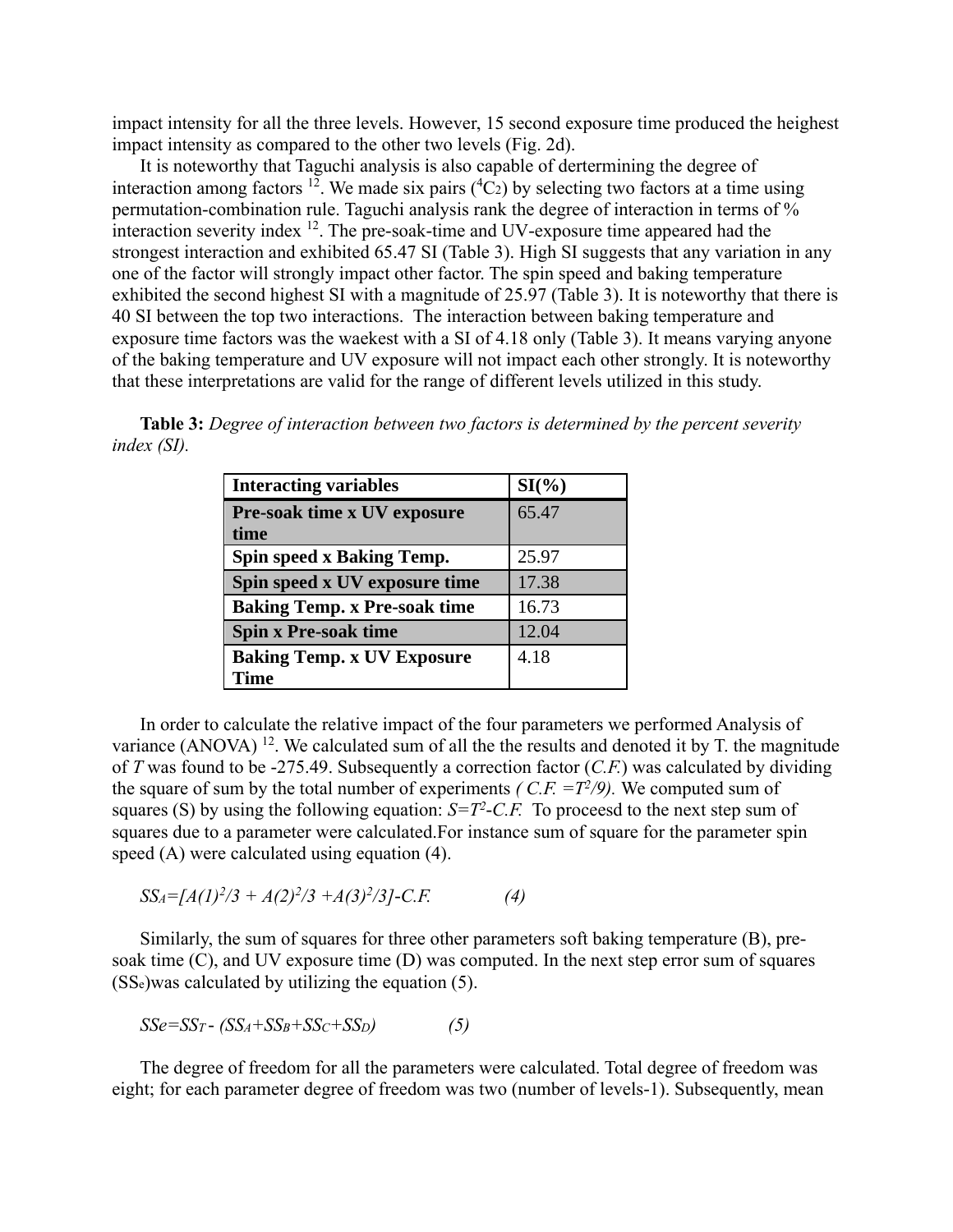square of variance was clculated for different parameters by dividing the sum of squares with the degree of freedom for the individula parameters. The mean square of variance for the error was calculated by dividing the *SSe* with degree of freedom for the error. Nextly, we computed pure sum of square by following the following equation (6)

$$
SS'_{A} = SS_{A}-(Ve \cdot Fa) \tag{6}
$$

Similarly, pure sums were calculated for other parameters too (Table 3). Finally contribution (*P*) for the individual parameters was calculated by utilzing the following equation.

$$
P_A = SS'A/SST. \tag{7}
$$

Similarly, impact of other three parameters were computed and tablulated in the Table 3.

**Table 4** *ANOVA analysis of parametrs. The last column of the table shows the impact of individual parameter.* 

| Factors             | DOF(f)       | Sum of<br>Squares | <i>Variance</i> $(V)$ | <i>Pure Sum(S')</i> | $P(\% )$ |
|---------------------|--------------|-------------------|-----------------------|---------------------|----------|
| Spin speed          | 2            | 112.86            | 56.43                 | 112.86              | 25.77    |
| Baking Temp.        | <sup>2</sup> | 169.82            | 84.91                 | 169.82              | 38.77    |
| Pre-soak time       | 2            | 139.79            | 69.89                 | 139.79              | 31.92    |
| UV Exposure<br>time | <sup>2</sup> | 15.51             | 7.76                  | 15.51               | 3.54     |

Taguchi analysis suggested that photoresist baking temperature was the most influential parameter for realizing notch free patterned thin films from a photoresist cavity. The baking temperature parameter accounted for a contribution of ~38.77%. The pre-soak time and spin speed were at the second and third place, respectively (Table 4). UV exposure time duration was found to be least influential. This study suggest that major focus of parameter optimization can be on three parameters.

Finally, we utilized Taguchi analysis to yield optimum combination of levels for four parameters to yield the optimum patterned film edge profile. According to the Taguchi analysis optimum combination of the factors included 4000 rpm spin speed,  $100<sup>o</sup>$  baking temperature, 60 seconds pre-soak time, and 15 sec UV exposure.

To double validate the TDOE results we conducted photolithography by utilizing the optimum levels for each factor. We indeed obtained the notch free patterned thin films. The 3D image and the cross sectional vie of the patterned thin film did not show noticeable spike or notches along the edges (Fig 1c and d). As mentioned earlier our ultimate objective was to form a metal-insulator-metal tunnel junction with ~2 nm thick insulator. We produced a tunnel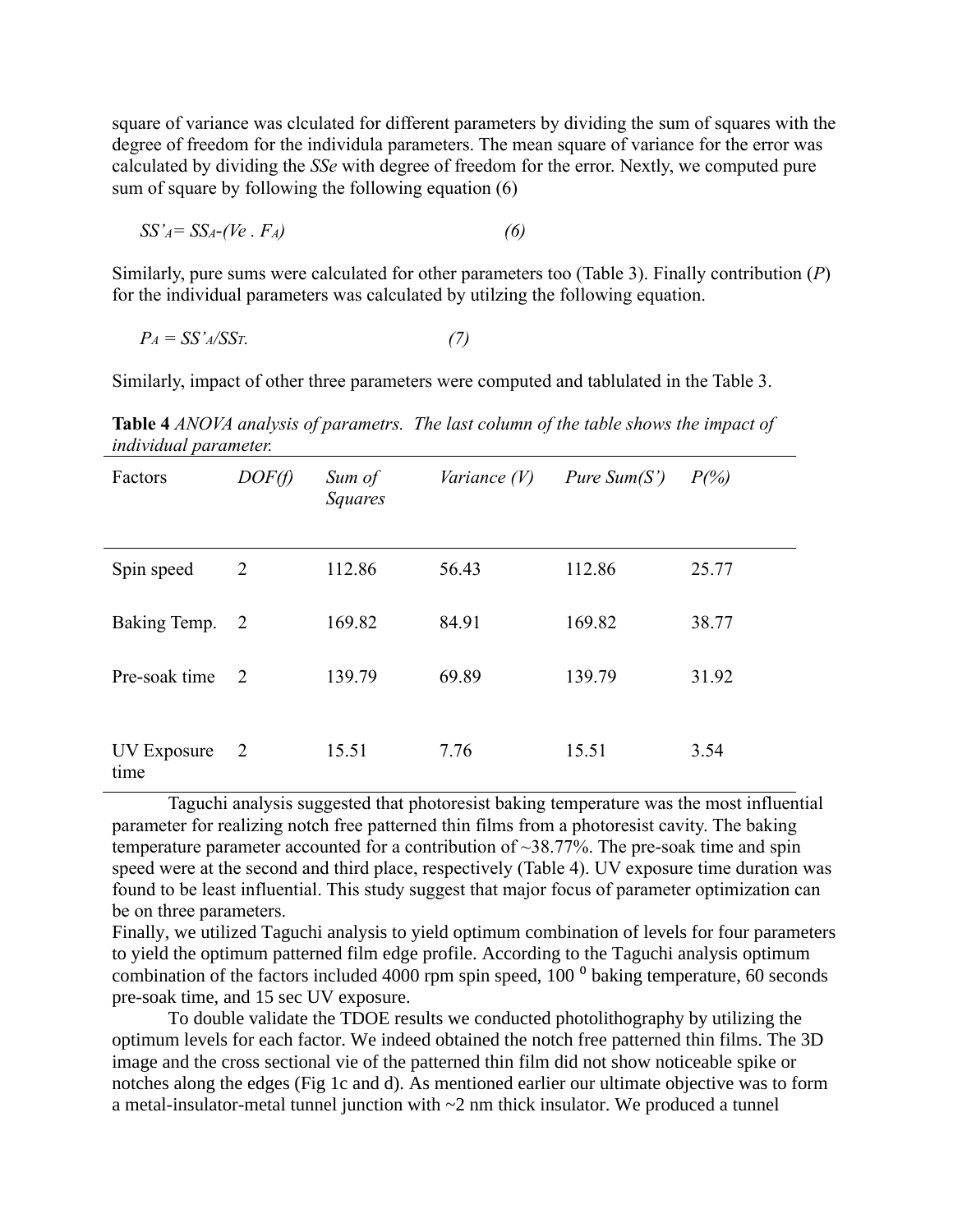junction sample by following the method described elsewhere<sup>[4,](#page-8-3) [13](#page-8-12)</sup>. The optimized photolithography conditions were only applied to the bottom electrode (Fig. 3a). The thickness of top and bottom electrode was  $\sim$ 15 nm. The tunnel barrier was made up of  $\sim$  2.5 nm thick alumina. The overall junction area was  $50 \mu m^2$ . The current-voltage study on the tunnel junctions showed high quality tunneling behavior as shown in Fig. 3b.



**Figure. 3** (a) Tunnel junctions where bottom electrode is deposited in the optimized photoresist protocol to remove notches along the edges. (b)Current-voltage study showing the realization of tunneling behavior between top and bottom metal electrodes.

# **CONCLUSIONS**

We have explored a simplified photolithography process to avoid the notches or spikes on the thin film edges. Our primary motivation is to produce a smooth edged bottom electrode for the metal-insulator-metal (tunnel junction) based devices [MTJMSD]. In these devices top and bottom metal electrodes cross each other at 90 degree and an ultrathin insulator is sandwiched between the two metal electrodes to form metal-insulator-metal. One of the most convenient route to pattern bottom electrode is to utilize photolithography approach. However, to form After the bottom metal electrode deposition an  $\sim$  2 nm ultrathin insulator is deposited on the top of it. Avoiding notches on the bottom electrode is absolutely essential to avoid puncturing the tunnel barrier. A tunnel junction is made up of bottom metal electrode, a 2 nm thick tunnel barrier, and top metal electrode.

# **ACKNOWLEDGEMENT**

The study in this paper was in part supported by National Science Foundation-Research Initiation Award (Contract # HRD-1238802), Department of Energy/ National Nuclear Security Agency (Subaward No. 0007701-1000043016), and Air Force Office of Sponsored Research (Award #FA9550-13-1-0152). Pawan Tyagi thanks Dr. Bruce Hinds and Department of